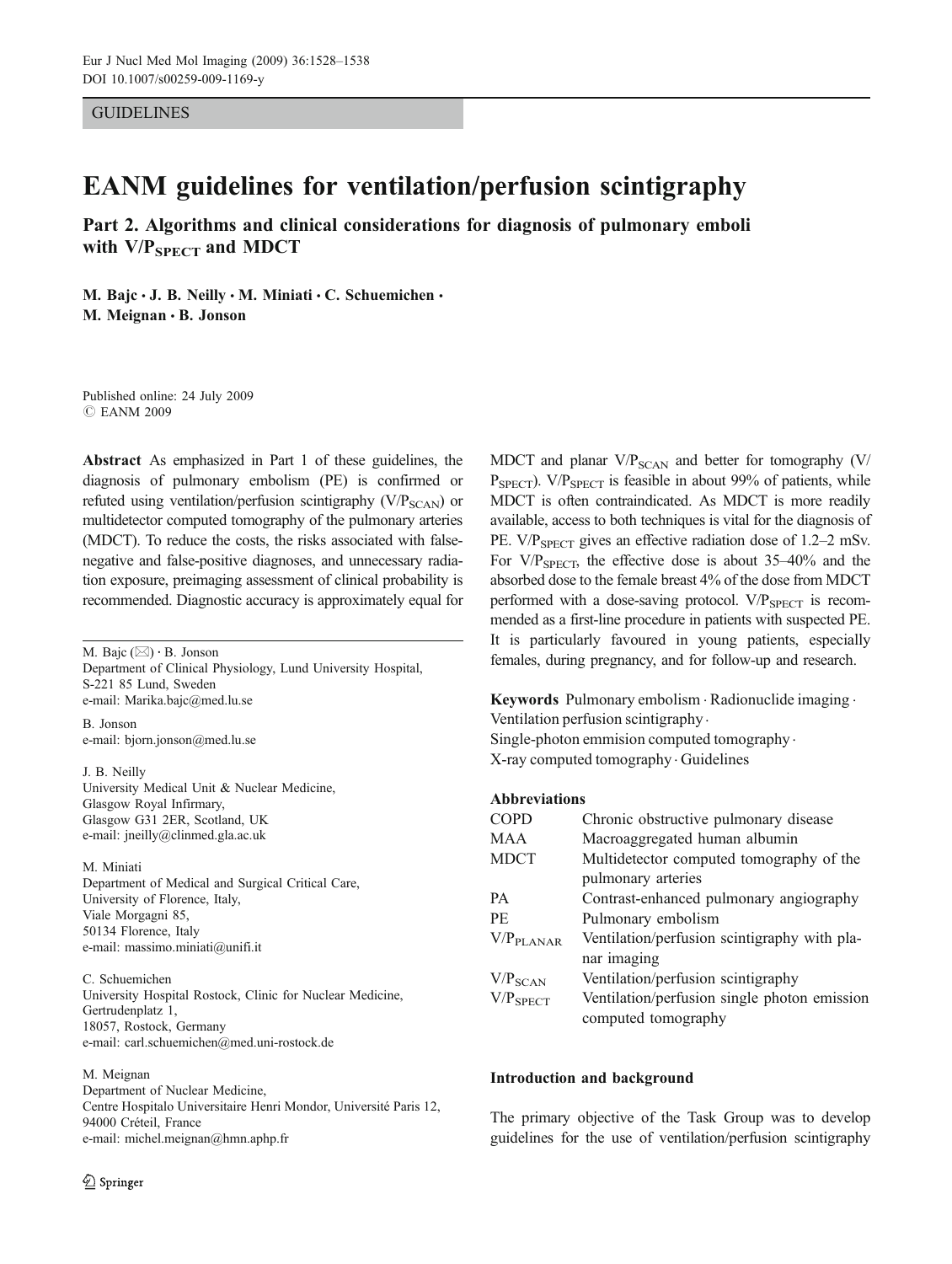for the diagnosis and follow up of PE. In the first part of the Guidelines, the principles, techniques and interpretation with a focus on  $V/P_{\text{SPECT}}$  were presented with respect to the diagnosis of PE and other diseases such as COPD, left heart failure and pneumonia [\[1\]](#page-9-0). The objectives of this second part were to define the importance of clinical probability together with objective imaging tests and to analyse the advantages and disadvantages of V/P<sub>SPECT</sub> compared to MDCT.

#### Referral criteria and assessment of clinical probability

## Diagnosis of PE

Knowledge of predisposing factors is a useful guide to the diagnosis, but as many as 26% to 47% of patients with a first diagnosis of venous thromboembolism have no recognizable risk factors for this disease [[2\]](#page-9-0). The electrocardiograph may provide pointers to the presence of right ventricular overload such as S1, Q3, T3, right bundle branch block, right axis deviation and, in longstanding cases, P-pulmonale. The chest radiograph may provide evidence of atelectasis, raised hemidiaphragm, cardiomegaly, pulmonary infarction and Westmark's sign (vascular rarefaction) [\[3](#page-9-0)]. However, while these are pointers, they are not diagnostic of PE [\[4](#page-9-0)]. The chest radiograph is useful for alternative diagnoses such as pneumothorax, pneumonia, COPD, lung cancer or pulmonary fibrosis. Patients with PE may have arterial hypoxaemia and hypocapnia [[4](#page-9-0)–[6\]](#page-9-0). However, these signs are nonspecific and are also seen in patients without PE.

## Assessment of the clinical probability of PE

The results of broad prospective studies lend support to the concept that clinical probability assessment is an important step in the diagnosis of PE [\[4](#page-9-0), [7](#page-9-0)–[11](#page-9-0)]. When considered individually, symptoms, signs, or common laboratory tests have limited diagnostic power. Jointly, however, they may provide accurate assessment of the clinical probability of PE.

Assessment of the clinical probability can be accomplished empirically or by means of a prediction rule. The latter is preferable over empirical assessment, especially for less experienced clinicians. In recent years, structured prediction models for PE have been developed with the very purpose of improving and easing the diagnostic approach  $[12-18]$  $[12-18]$  $[12-18]$  $[12-18]$ .

The Canadian model introduced by Wells at al. [\[17](#page-9-0)] is the most frequently used prediction rule for suspected PE (Table 1). It includes seven variables of which three refer to well-recognized risk factors for PE. The model heavily depends on the subjective judgement as to whether an

| Wells' model<br>Table 1 |
|-------------------------|
|-------------------------|

| Predictor                                 | Score |
|-------------------------------------------|-------|
| Prior PE or venous thromboembolism        | 1.5   |
| Heart rate $>100$ beats per minute        | 1.5   |
| Recent surgery or immobilization          | 1.5   |
| Signs of venous thromboembolism           | 3.0   |
| Alternative diagnosis less likely than PE | 3.0   |
| Haemoptysis                               | 1.0   |
| Cancer                                    | 1.0   |
|                                           |       |

alternative diagnosis is less likely than PE and, as such, it can hardly be standardized. The Wells' model seems better suited to rule out rather than to rule in the diagnosis of PE [\[1](#page-9-0), [14](#page-9-0)], and its performance is likely to be better in clinical settings where the prevalence of the disease is expected to be low [[19\]](#page-9-0).

Recently, a more precise prediction model [[1,](#page-9-0) [15](#page-9-0)] was introduced which rests on 16 variables including older age, risk factors, preexisting cardiopulmonary diseases, relevant clinical symptoms and signs, and the interpretation of the electrocardiogram (Table [2\)](#page-2-0). The area under the receiver operating characteristic curve was 0.90 in the derivation sample  $(n=1,100)$ , and 0.88 in the validation sample  $(n=400)$ . In contrast to other prediction rules, the model includes variables that are negatively associated with PE. This gives the model greater flexibility, which may explain why it performs equally well in detecting and in ruling out PE. Also, instead of using a point-scale score proportional to the regression coefficients, typical of other approaches [\[13](#page-9-0), [17](#page-9-0), [18](#page-9-0)], the probability of PE is estimated directly from the algebraic sum of the regression coefficients. This allows prediction of the clinical probability as a continuous function. It estimates likelihood ratios for PE precisely. Its clinical value has been explored in a recent study [\[15](#page-9-0)]. To facilitate the applicability of the model in clinical settings, easy-to-use software is available for online computation of the clinical probability on a palm computer and mobile phone ([http://www.ifc.cnr.it/pisamodel\)](http://www.ifc.cnr.it/pisamodel).

Combining clinical probability with objective testing for PE

Assessing the clinical probability of PE helps clinicians choose the most appropriate objective test for diagnosing or excluding PE (Fig. [1](#page-2-0)).

The measurement of D-dimer (a breakdown product of crosslinked fibrin clot) is widely used in the investigative work-up of patients with suspected venous thromboembolism [\[20](#page-9-0)]. Quantitative assay of D-dimer, based on a rapid ELISA method, has a high sensitivity (in the region of 95%) for venous thromboembolism [[20\]](#page-9-0). Yet the test features a low specificity (40%) because D-dimer may be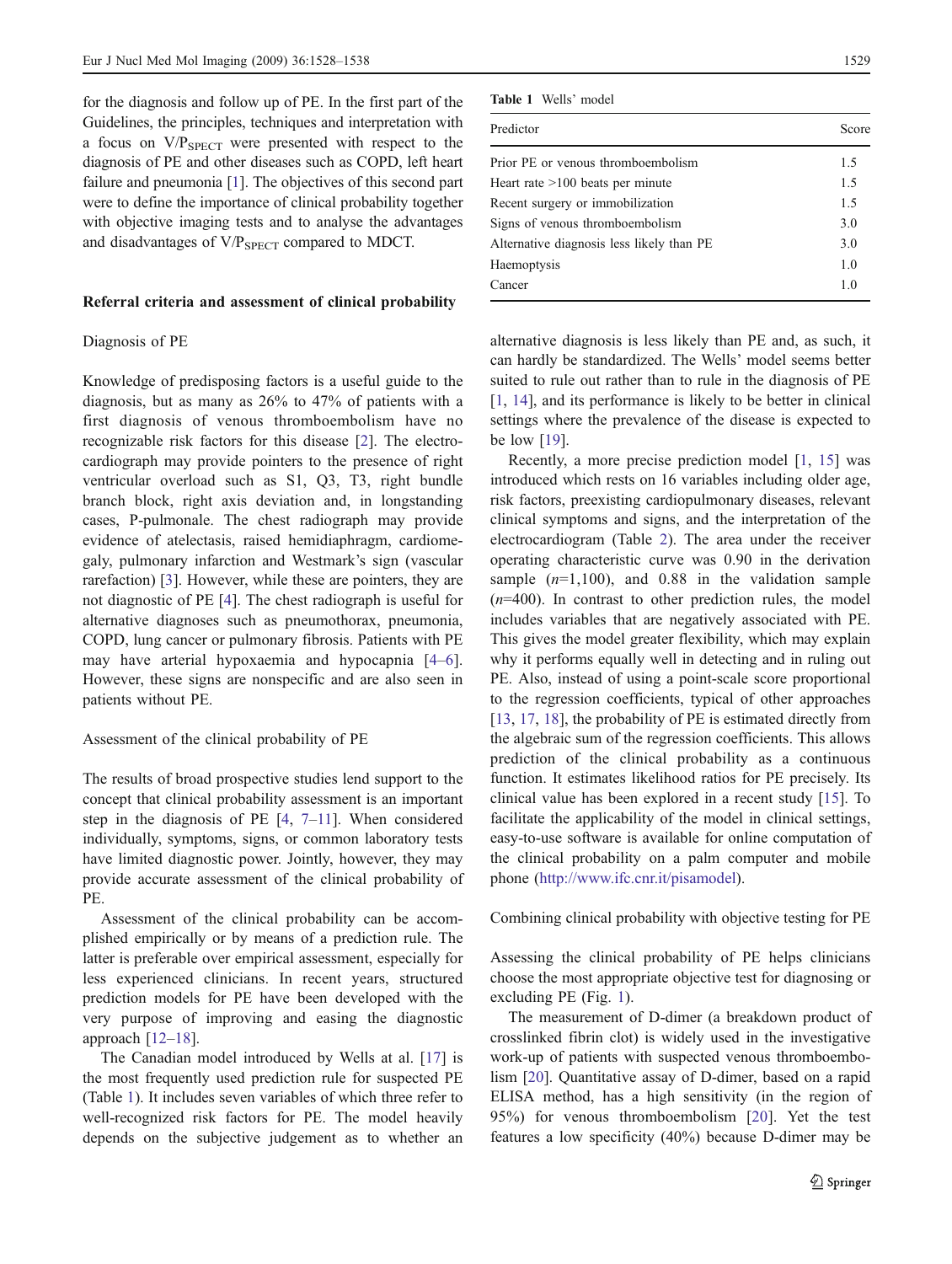<span id="page-2-0"></span>Table 2 Clinical prediction model for PE (simplified Pisamodel)

| Predictor                                                       | Coefficient |
|-----------------------------------------------------------------|-------------|
| Age $57-67$ years                                               | 0.80        |
| Age $68-74$ years                                               | 0.87        |
| Age 75–95 years                                                 | 1.14        |
| Male sex                                                        | 0.60        |
| Prior cardiovascular disease                                    | $-0.51$     |
| Prior pulmonary disease                                         | $-0.89$     |
| History of venous thromboembolism                               | 0.64        |
| Immobilization $($ >3 days)                                     | 0.42        |
| Sudden onset dyspnoea                                           | 2.00        |
| Orthopnoea                                                      | $-1.51$     |
| Chest pain                                                      | 1.01        |
| Haemoptysis                                                     | 0.93        |
| Fainting or syncope                                             | 0.66        |
| Unilateral leg swelling suggestive of venous<br>thromboembolism | 0.80        |
| Fever $>38^{\circ}$ C                                           | $-1.47$     |
| Wheezes                                                         | $-1.20$     |
| Crackles                                                        | $-0.61$     |
| ECG signs of acute cor pulmonale                                | 1.96        |

raised in a number of conditions other than venous thromboembolism such as acute myocardial infarction, stroke, inflammation, active cancer, and pregnancy. The specificity falls with age and, in the elderly, may reach only 10% [[20\]](#page-9-0). Accordingly, a negative quantitative D-dimer test has a high negative predictive value for venous thromboembolism. Results of outcome studies reveal that the risk of developing PE in patients with low clinical probability, who are untreated after a negative D-dimer test is  $\leq 1\%$  at 3 months after the initial evaluation [\[19](#page-9-0), [20](#page-9-0)]. On the other hand, due to the low predictive value, a positive quantitative D-dimer test does not modify the pretest (clinical) probability and is, therefore, clinically useless. Recent evidence, however, suggests that very high D-dimer levels are associated with a fourfold increase in the likelihood of PE [[21\]](#page-9-0). It may be important in assessing the burden of thromboembolic disease [[22\]](#page-9-0) and may have prognostic significance [[23,](#page-9-0) [24\]](#page-9-0).

# Clinical algorithm for investigation of patients with suspected PE

## Stable patients

Based on the above, if the clinical likelihood of PE is low and the quantitative D-dimer is negative, a diagnosis of PE is unlikely and further investigations are not required (Fig. 1). If the clinical likelihood of PE is low and the quantitative D-dimer is positive, further investigations for a range of diagnoses including PE may be required, particularly if the D-dimer level is markedly elevated. If the clinical probability is other than low, it seems more appropriate to skip the D-dimer test and refer the patient directly to the appropriate imaging technique (Fig. 1). This may be  $V/P_{SCAN}$  or MDCT depending on the local availability, medical expertise, and the patient's clinical condition.  $V/P_{SCAN}$  has virtually no contraindications and yields a substantially lower radiation burden than MDCT. The latter is more widely and readily available.

#### Haemodynamically unstable PE

If the patient presents with severe hypotension or cardiogenic shock (Fig. [2\)](#page-3-0), transthoracic echocardiography may stand as the first-line imaging technique. It allows detection of right heart dilatation and hypokinesis [\[25](#page-9-0)]. In rare circumstances, it may visualize emboli within the right heart cavities or main pulmonary artery [[26\]](#page-9-0). Perfusion lung scintigraphy is an alternative option as it may quickly show multiple segmental or lobar perfusion defects that are typical of acute PE [[8\]](#page-9-0). If an acute dissection of the thoracic aorta is suspected because of chest pain, MDCT may offer the opportunity to evaluate for this differential

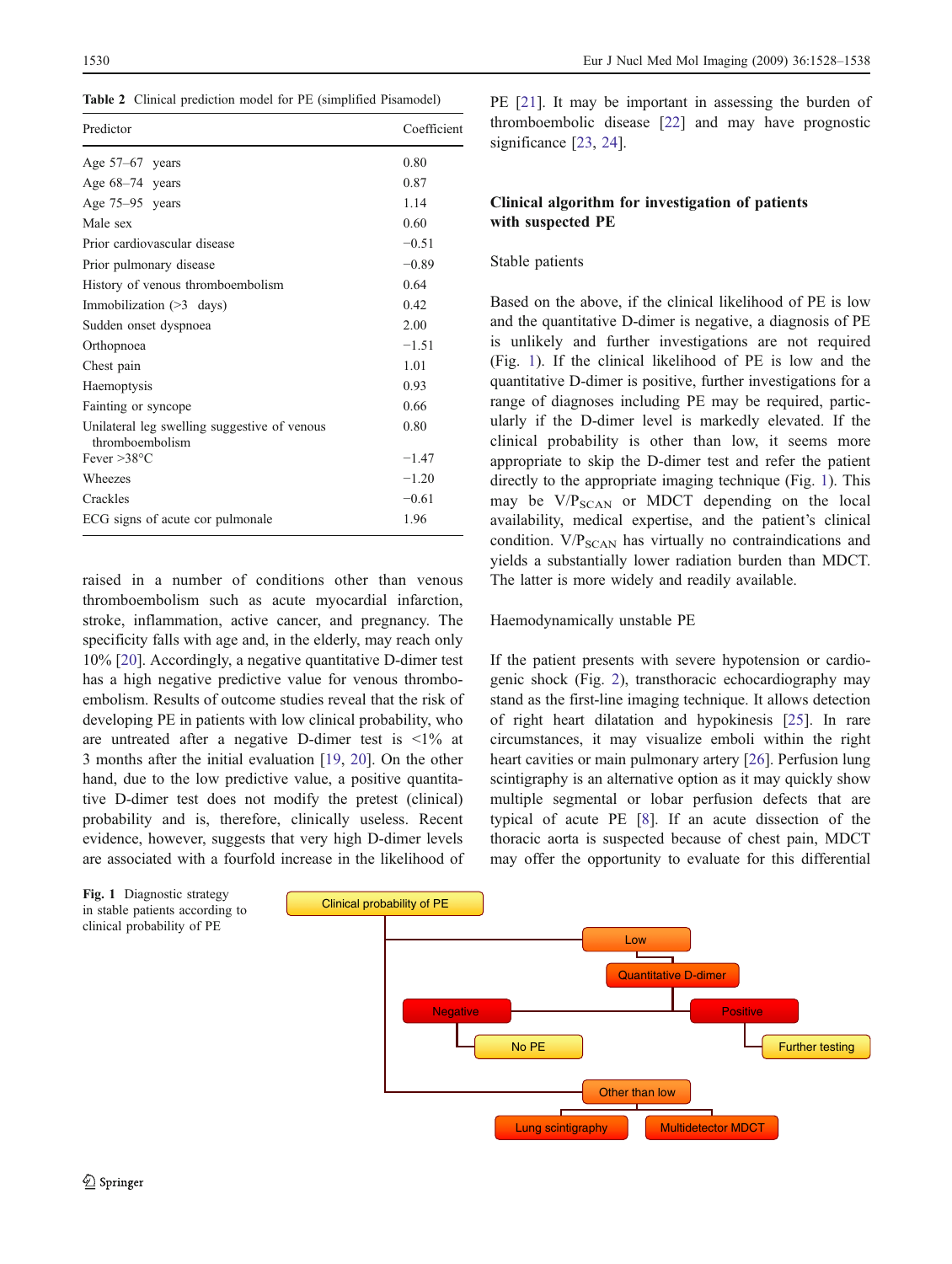<span id="page-3-0"></span>

diagnosis. Given the need for haste in diagnosis and treatment of such patients, the diagnostic strategy employed at a particular institution must be adapted to the specific clinical situation and to the local circumstances.

When the initial examination suggests massive PE further action must be adapted to the clinical situation. Thrombolytic therapy might be given. If not already performed, a perfusion scan should be performed as soon as possible as a basis for further follow-up.

## Imaging studies in PE

As clarified in Part 1 [[1\]](#page-9-0), the diagnosis of PE relies upon imaging tests, notably  $V/P_{SCAN}$  and MDCT. These techniques are discussed below with focus on the following:

Accuracy for PE diagnosis Clinical feasibility with respect to contraindications and availability Radiation exposure Suitability for follow up and research Overall diagnostic strategies for good clinical practice

#### Diagnostic accuracy

MDCT is often recommended as the imaging test of first choice for the diagnosis of PE [\[27](#page-10-0)]. The evidence base for the use of MDCT as the principal imaging tool for the diagnosis of PE is not as robust as was generally thought. There is an emerging evidence base showing improved diagnostic accuracy for PE using  $V/P_{SPECT}$ . The following is a discussion of the merits of V/P<sub>SPECT</sub> versus MDCT in the diagnosis of PE.

In many clinical studies, including recent ones, comparisons between V/P<sub>SCAN</sub> and MDCT have been based upon obsolete scintigraphic techniques and interpretation criteria [[7](#page-9-0), [10](#page-9-0)]. In particular, PIOPED I found that 65% of scintigraphy studies were nondiagnostic. It has been shown

that a reduction in the proportion of nondiagnostic studies to 10% can be achieved even with  $V/P_{\text{PLANAR}}$  with adequate acquisition [[28](#page-10-0)] and a holistic interpretation strategy [[28](#page-10-0), [29](#page-10-0)]. With  $V/P_{SPECT}$  and nonprobabilistic interpretation, this proportion is further reduced to below 3% [\[30](#page-10-0)–[34\]](#page-10-0). Applying PISAPED criteria to material from PIOPED II the rate of nondiagnostic studies was 0% [\[35](#page-10-0)].

The lack of a satisfactory gold standard for the diagnosis of PE poses difficulties for the assessment of sensitivity, specificity and accuracy of all diagnostic methods for PE. The best available benchmark is an adequate follow-up of the patients for recurrence of PE or alternative diagnoses. The most rigorous study of MDCT in the diagnosis of PE is the PIOPED II study which used 4–16-slice MDCT [\[10\]](#page-9-0). This study showed a sensitivity for PE of 83% excluding nondiagnostic studies. This led to the observation that "The false negative rate of 17% for MDCT indicates the need for additional information to rule out PE" [\[36](#page-10-0)]. If nondiagnostic studies were included, the overall sensitivity fell to 78%. In the PIOPED II study the positive predictive value for a PE within a lobar pulmonary artery was 97% but fell to 68% and 25% in segmental and subsegmental pulmonary vessels, respectively.

After a negative single-slice CT study, PE occurred in 1.4% of patients in a meta-analysis of 4,637 patients [\[37](#page-10-0)]. After a negative PA study this was 1.6% [[38\]](#page-10-0), and after a negative MDCT study 1.5%  $(n=318)$ . After a negative V/  $P_{SCAN}$ , the occurrence of PE during follow-up was 0.4% in a total of 1,877 patients [\[30](#page-10-0), [39](#page-10-0)–[41\]](#page-10-0). Freeman stated that the results of the PIOPED II study "do not clearly support the superiority of CT angiography over ventilation/perfusion scanning for the diagnosis of PE" [\[42](#page-10-0)]. Notably, this conclusion was based upon  $V/P<sub>PLANAR</sub>$  and probabilistic interpretation. A direct comparison between  $V/P_{SPECT}$  and four-slice MDCT showed a higher sensitivity by  $V/P_{SPECT}$ [\[34\]](#page-10-0). In a recent retrospective study, Bajc et al. showed that  $V/P<sub>SPECT</sub>$  had higher sensitivity, and specificity and fewer nondiagnostic studies than 16-slice CT [\[30](#page-10-0)]. Further prospective comparisons between up to date  $V/P_{SPECT}$  and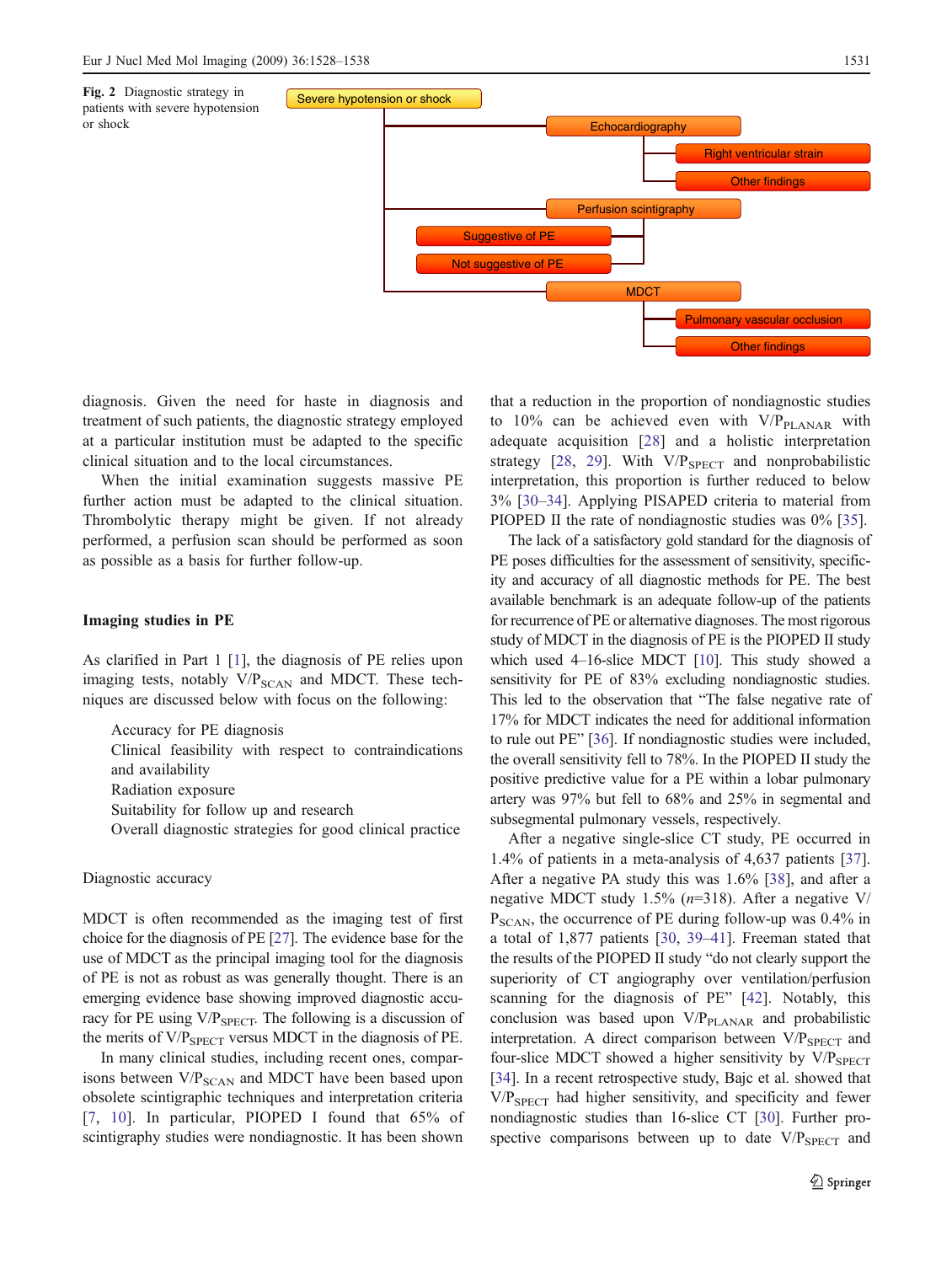MDCT are needed. In reading of V/P<sub>SPECT</sub> studies, low interobserver variability has been shown by a kappa value of 0.92 [\[31\]](#page-10-0).

In Part 1 of these guidelines additional diagnoses found on V/P<sub>SPECT</sub> include COPD, left heart failure and pneumonia [[30\]](#page-10-0). MDCT provides valuable information about diagnoses other than PE, such as aortic aneurysm, tumour, pleural effusion and pneumonia.

## Feasibility

PIOPED II illustrates well the limited clinical utility of MDCT. In 50% of eligible patients, MDCT could not be performed because of kidney failure, critical illness, recent myocardial infarction, ventilator support and allergy to the contrast agent. Furthermore, 6% of performed MDCT studies were of insufficient quality for conclusive interpretation. In about 1% complications including allergy, contrast agent extravasation and increased creatinine level were observed. By contrast,  $V/P_{SPECT}$  has no contraindications and was performed in 99% of patients referred in the study by Bajc et al. [\[30](#page-10-0)]. Complications do not occur, and the rate of technically suboptimal studies is close to zero. It is possible to accommodate patients who are mechanically ventilated by connecting a nebulizer to the inspiratory ventilator line. In rare cases, when  $V/P_{SPECT}$ cannot be performed,  $V/P<sub>PLANAR</sub>$  remains an alternative.

## Availability

MDCT is available in nearly all medical centres and community hospitals. Service is often available around the clock seven days a week.  $V/P_{SPECT}$  is available in many fewer hospitals and seldom on a 24-hour basis. For this reason the choice between MDCT and scintigraphy is often determined by availability. In hospitals with nuclear medicine facilities the choice of imaging may depend on when scintigraphy is available.

#### Radiation dose

Image quality can be enhanced by allowing higher radiation doses when using X-ray techniques and in isotope studies. Obviously, any clinical routine should be based upon procedures offering a radiation dose as low as possible but with image quality that is proven appropriate with respect to a particular diagnosis.

# V/PSPECT

Radiation doses for  $V/P_{SPECT}$  can be quite closely estimated according to the International Commission for Radiation Protection (ICRP). A systematic analysis of imaging

protocols for  $V/P_{SPECT}$  has shown that 25–30 MBq of  $^{99m}$ Tc-aerosol for ventilation and 100–120 MBq of  $^{99m}$ Tc-MAA for perfusion in combination with proper collimation and time for imaging renders optimal  $V/P_{SPECT}$  images for the diagnosis of PE [\[43](#page-10-0)]. The protocol has documented efficacy for the diagnosis of PE and also for left heart failure [\[30](#page-10-0), [44](#page-10-0)]. Using these activities the effective radiation dose from  $V/P_{SPECT}$  is 1.2–2 mSv (Table 1 in Part 1) [\[1](#page-9-0)]. The absorbed dose to the female breast is estimated as 0.8 mGy [\[45](#page-10-0), [46](#page-10-0)]. During the first trimester, the data of Hurwitz et al. applied to the recommended dose for perfusion study (50 MBq) gives a fetal absorbed dose of  $0.1 - 0.2$  mGy [\[47](#page-10-0)].

## MDCT

At centres with identical multislice scanners, the estimation of absorbed doses may vary by a factor of 7 depending on the CT protocol and other variables [\[48](#page-10-0)]. In general, MDCT results in higher direct radiation and scatter doses than single-slice CT [[49](#page-10-0)–[51\]](#page-10-0). This may change with the introduction of radiation-saving protocols (see below). In the literature, estimations of radiation dose from MDCT vary within wide limits. According to ICRP [\[52](#page-10-0)], the average effective dose for 4–16-detector MDCT is 5.4 mSv. Notably, this information was based on computed rather than measured dose data. Hurwitz et al. reported for a current adult PE protocol with 64-detector MDCT a measured effective dose of 19.9±1.38 mSv [\[53](#page-10-0)]. These authors point out that the actual measured dose is about 50% higher than the computed dose. The absorbed dose to the breasts was 35–42 mGy. Absorbed radiation dose to the breast for a single-slice CT study was 20–50 mGy and 30– 50% greater with a four-slice CT [\[54](#page-10-0)].

In a very recent study, Hurwitz et al. [\[55](#page-10-0)] studied radiation dose-saving protocols. Phantoms of women were exposed to MDCT protocols with automatic current modulation, lower tube voltage and bismuth shields over the chest. For the medium sized woman with automatic current modulation, the breast doses at 140 kVp were 62 mGy and 33 mGy when bismuth shields were added. At 120 kVp the doses were 44 mGy without shields and 20 mGy with shields. Some limitations of the study were discussed. No phantom with significant subcutaneous fat was studied. The authors were not able to directly assess the effect of increased noise for the diagnosis of PE. Dose-saving protocols are promising.

The fetal radiation dose from a 16-slice MDCT study was recently analysed by Hurwitz et al. [\[47](#page-10-0)]. During the first trimester the absorbed fetal dose was estimated as 0.24– 0.66 mGy and significantly higher later during gestation. Recent studies have shown that MDCT is often technically suboptimal during pregnancy. The rate of nondiagnostic MDCT studies was 27.5% during pregnancy, versus 7.5% in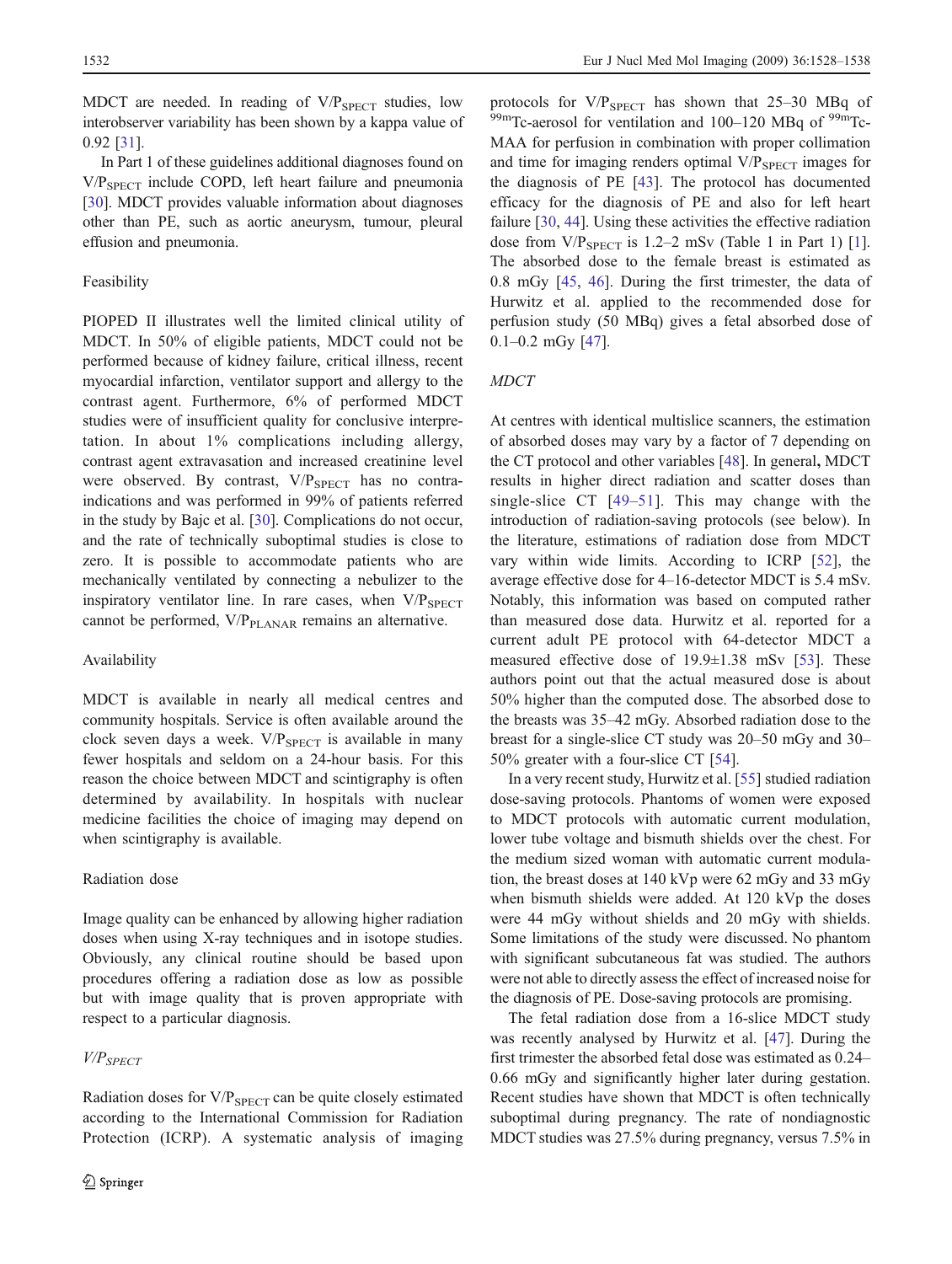nonpregnant women [\[56](#page-10-0)]. In 10 out of 16 pregnant women, contrast opacification within the pulmonary arteries was borderline or insufficient for diagnosis [\[57](#page-10-0)]. A reason for poor diagnostic outcome of MDCT in pregnancy is probably increased cardiac output and plasma volume.

#### $V/P_{SPECT}$  and MDCT

Based upon data from ICRP reports, the effective dose for  $V/P<sub>SPECT</sub>$  with the recommended protocol is about 35–40% of the dose from MDCT [\[45](#page-10-0), [46](#page-10-0), [52\]](#page-10-0). The dose to the female breast for  $V/P_{SPECT}$  is only 4% of the dose from MDCT with full dose-saving means according to Hurwitz et al. [\[55](#page-10-0)]. This may have particular importance in pregnant women with proliferating breast tissue [\[58](#page-10-0)]. During the first trimester of pregnancy the fetal dose from MDCT is greater than or equivalent to that of  $V/P_{SCAN}$  [[47\]](#page-10-0). The advantage of  $V/P_{SPECT}$  increases after the first trimester.

# Follow-up

Follow-up of PE using imaging is essential to:

- & Assess the effect of therapy
- Differentiate between new and old PE on suspicion of PE recurrence
- Investigate physical incapacity after PE

In symptomatic patients treated for PE, the outcome varies, from total resolution of thrombi within days, to permanent vascular occlusion. In spite of this, most patients are treated with heparin/warfarin for 6 months. Some patients have a tendency to recurrent episodes of PE. Without initial and follow-up images, it is often impossible to differentiate between old and new PE. In patients with low resolution of thrombus and, particularly in those with recurrent emboli, lifelong therapy is indicated. In this group of patients physical capacity is often reduced. Follow-up imaging may explain symptoms caused by unresolved PE [[59\]](#page-10-0) or by other diseases, e.g. COPD or heart failure.

Patients treated with thrombolysis for massive PE suffer the risk of bleeding, but also dangers related to unresolved PE. Immediate control gives objective information about the need for repeated thrombolysis.

Symptomatic patients with small emboli are diagnosed by sensitive methods, particularly  $V/P_{SPECT}$ . The natural history and the value of treatment in this group of patients are not fully elucidated. Follow-up is indicated to individualize therapy, as further discussed under Suitability for Research.

 $V/P<sub>SPECT</sub>$  meets the requirements for methods used in follow-up including:

- & Applicability in all patients
- Low radiation dose

& High sensitivity to allow estimation of resolution of even small emboli and occurrence of new ones

## Recommendation

 $V/P<sub>SPECT</sub>$  is ideally suited for use in the follow-up of PE because small and large emboli are recognized so that regression or progression of thrombotic disease can be studied in detail. Furthermore, the low radiation exposure allows repeated studies. It can be applied in all patients. Obviously, using the same method for diagnosis and for follow-up has great advantages. Perfusion-only scintigraphy may be chosen for control during the initial phase of treatment.

## Suitability for research

Knowledge about the natural history of PE is limited. There is a need to study alternative strategies for PE therapy, with respect to therapy duration and choice of drugs in different categories of patients. It is likely that shorter and lessdangerous treatment protocols might be preferable in selected patients. The low incidence of symptomatic PE at follow-up after negative imaging tests might be explained by the fact that most emboli are nonocclusive and cause no harm. The lung is an efficient filter for emboli, which may be a common and natural phenomenon. It has in most people a high capacity to resolve thrombi fast, regardless of initial PE extension. This has been shown by a 44% decrease in perfusion defects after only 5 days of low molecular heparin treatment, which in itself has no thrombolytic effect [\[60](#page-10-0)]. Very short treatment, or even no treatment, might be the preferred strategy in selected patients.

The demands on an imaging technique for research into PE and its treatment are in principle the same as for clinical follow-up. However, in research, the motivation to use nontraumatic procedures associated with the lowest possible risks is for ethical reasons even stronger.

The issue of small emboli is particularly important. We still have limited knowledge about the need for treatment. Only the most sensitive method, i.e.  $V/P_{SPECT}$ , can be used to clarify such problems.

## Recommendation

 $V/P_{SPECT}$  is recommended for research into the natural course and treatment of PE.

## Diagnostic algorithms

PE, when suspected, must be confirmed or refuted to avoid the risks of both over and under treatment. This requires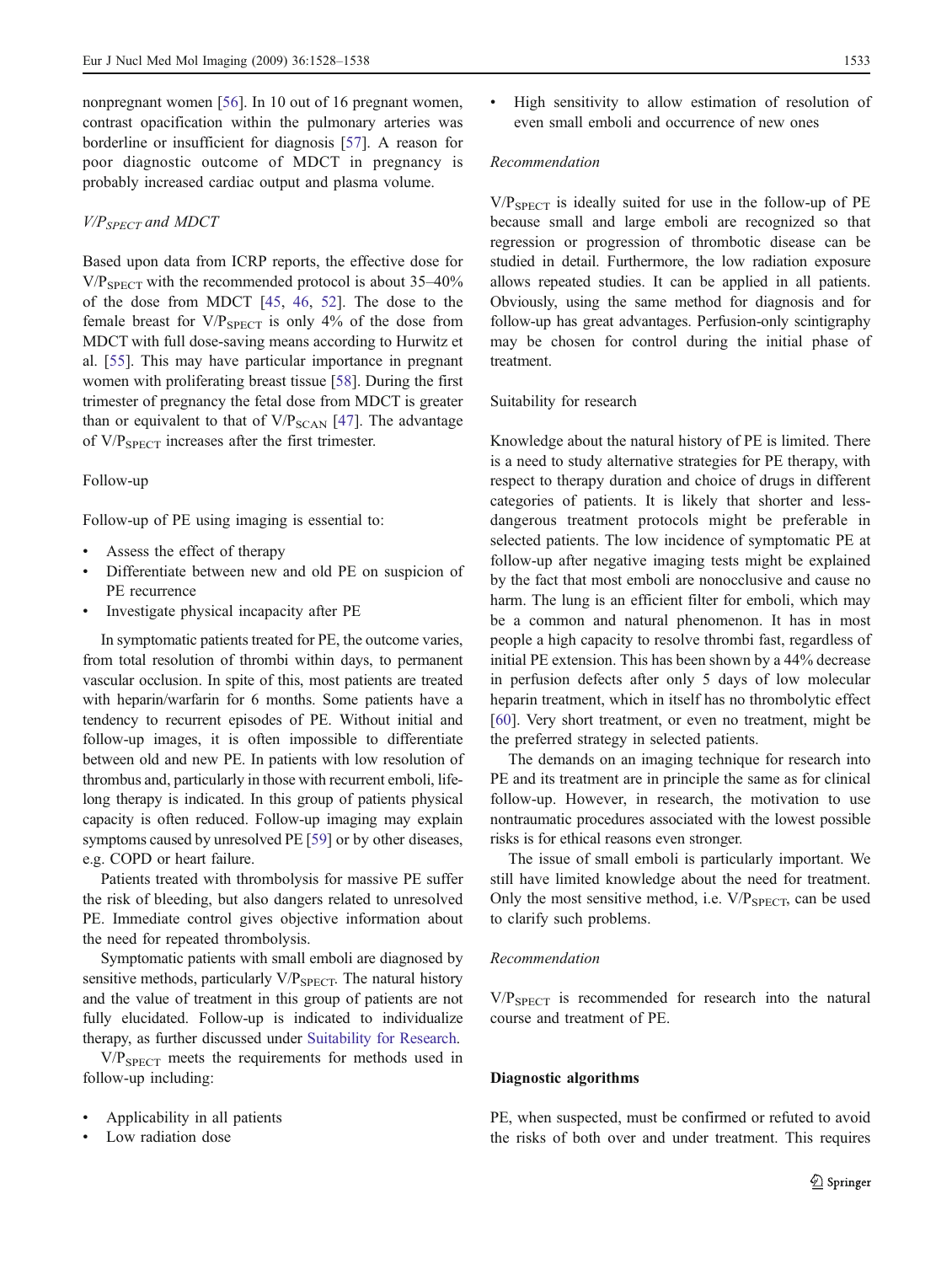imaging tests. Only optimal techniques are recommended. These are MDCT and  $V/P_{SPECT}$  with holistic interpretation.

The imaging modality used will depend on availability. While MDCT is more readily available, it is contraindicated in a substantial numbers of patients as shown in the PIOPED II study [[10\]](#page-9-0). At present, V/P<sub>SPECT</sub> is rarely available over 24 hours 7 days a week. Accordingly, these two methods should be available at least in tertiary hospital centres because both are crucial for adequate algorithms for the diagnosis of PE. In each centre, the algorithm applied for the diagnosis of PE must be based upon local circumstances, and first and foremost upon the availability of V/ P<sub>SPECT</sub> and MDCT.

- $\bullet$  MDCT is in general more readily available than V/P<sub>SPECT</sub>
- $V/P<sub>SPECT</sub>$  carries no risk associated with contrast agent injection
- $V/P_{SPECT}$  gives a much lower radiation burden
- V/P<sub>SPECT</sub> yields a lower rate of nondiagnostic reports
- $V/P<sub>SPECT</sub>$  has higher sensitivity at similar specificity
- $V/P_{\text{SPECT}}$  allows better estimation of PE extension based upon the functional impact of PE

It follows that, when available,  $V/P_{SPECT}$  offers considerable advantages over other imaging techniques for the diagnosis of PE. These advantages include its high

sensitivity and specificity for the diagnosis of PE, its lower and predictable radiation burden, and its suitability for follow-up of patients with PE and for research into the natural history of PE. On the basis of the recent methodological development of  $V/P_{SPECT}$  and documentation of its performance, it is recommended that this method is made more generally available. Under ideal circumstances either  $V/P<sub>PLANAR</sub>$  or  $V/P<sub>SPECT</sub>$  can be performed and interpreted within 1 hour of referral [[43,](#page-10-0) [61](#page-10-0)]. It is acknowledged that MDCT is widely and readily available and that it will take some time for  $V/P_{SPECT}$  to reach parity with MDCT. Accordingly, diagnostic algorithms should be based upon  $V/P_{SPECT}$  and MDCT. From centres with no availability of  $V/P_{SPECT}$ , patients may be referred for  $V/P$ P<sub>SPECT</sub> studies elsewhere, when indicated.

The knowledge on  $V/P_{SPECT}$  is available. As there are only a few centres using this technique and particularly its holistic interpretation, there is a need for systematic teaching and training. This is a responsibility of the Nuclear Medicine discipline.

According to good clinical practice,  $V/P_{SPECT}$  should be widely implemented and its performance assessed using clinical audit.

In the algorithm illustrated in Fig. 3, the entry point is based on the clinical probability of PE, as illustrated in Fig. [1](#page-2-0).



Fig. 3 Algorithm for diagnostic imaging of patients with clinically suspected acute PE. A Clinical suspicion derived from Prediction Models. B V/P<sub>SPECT</sub> is the procedure of choice; if V/P<sub>SPECT</sub> is not immediately available, consider treatment (heparin) depending on clinical circumstances.  $C$  V/P<sub>SPECT</sub> is interpreted according to the holistic principle in which clinical pretest probability is a part. D A normal V/P<sub>SPECT</sub> is observed in the majority of cases and excludes PE in almost 100%. E Few cases are non-diagnostic; further diagnostic procedures are recommended, such as MDCT or in special cases PA. F  $V/P<sub>SPECT</sub>$  is the most sensitive method; positive findings should lead to treatment in nearly all cases; research is urgently needed into the treatment of very low grade of mismatch indicating PE. G V/P<sub>PLANAR</sub>, holistically interpreted, or MDCT is recommended when V/P<sub>SPECT</sub> is not readily available.  $H V/P<sub>PLANAR</sub>$  is preferred on the basis of its

better negative predictive value, no contraindications and much lower radiation exposure. I If  $V/P<sub>PLANAR</sub>$  or MDCT is positive treatment is warranted in most cases; in the context of a low pretest probability, a positive  $V/P<sub>PLANAR</sub>$  or a MDCT without direct visualization of the embolism is an indication for further investigation. J When V/  $P_{\text{PLANAR}}$  or MDCT is negative, further tests are indicated. K When V/ P<sub>PLANAR</sub> or MDCT is negative and the clinical suspicion of PE persists, further tests for PE should be performed. L In this context, V/ P<sub>SPECT</sub> is the preferred additional test; if not available, MDCT should be followed by  $V/P<sub>PLANAR</sub>$  or vice versa; PA remains an alternative if the diagnosis remains unclear.  $M$  A normal V/P<sub>PLANAR</sub> excludes PE; where the  $V/P<sub>PLANAR</sub>$  is abnormal but negative for PE, or the MDCT is negative, PE is ruled out in those patients in whom clinical suspicion of PE is low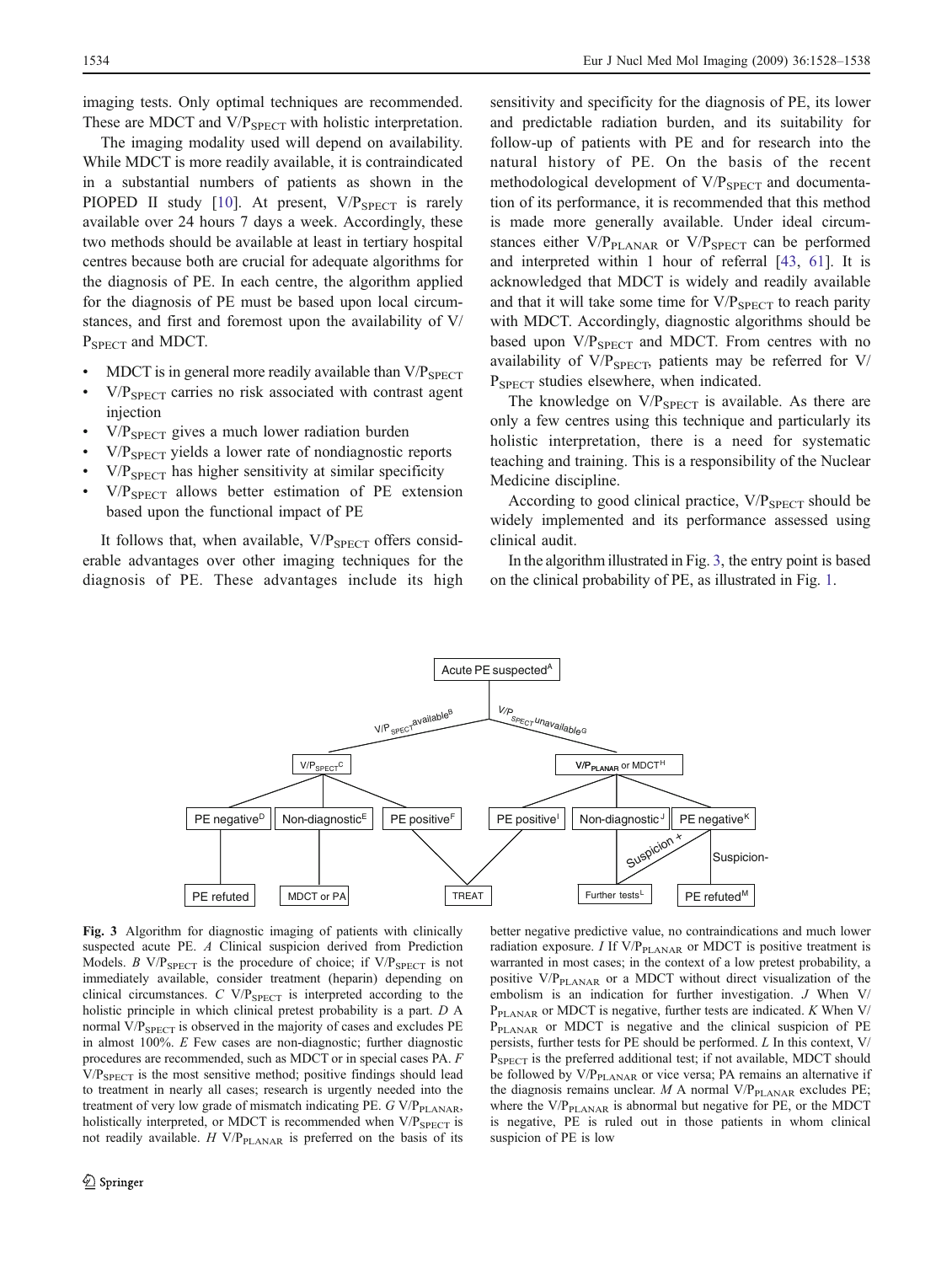<span id="page-7-0"></span>

| Level          | Type of evidence                                                                                                                           |
|----------------|--------------------------------------------------------------------------------------------------------------------------------------------|
| la             | Obtained from meta-analysis of randomized controlled trials                                                                                |
| 1 <sub>b</sub> | Obtained from at least one randomized controlled trial                                                                                     |
| Пa             | Obtained from at least one well-designed controlled study without randomization                                                            |
| IIb            | Obtained from at least one other type of well-designed quasiexperimental study                                                             |
| Ш              | Obtained from well-designed nonexperimental descriptive studies, such as comparative studies, correlation studies and case-control studies |
| IV             | Expert opinion                                                                                                                             |

Based on AHCPR, 1992

Table 4 Key to grades of recommendations

| Grade         | Evidence<br>level     | Description                                                                                                                                                                          |
|---------------|-----------------------|--------------------------------------------------------------------------------------------------------------------------------------------------------------------------------------|
| А             | la. lb                | Requires at least one randomized controlled trial as part of the body of literature of overall good quality and consistency<br>addressing the specific recommendation                |
| B             | $IIa$ , $IIb$ , $III$ | Requires availability of well-conducted clinical studies, but no randomized clinical trials on the topic of recommendation                                                           |
| $\mathcal{C}$ | IV                    | Requires evidence from expert committee reports or opinions and/or clinical experience of respected authorities. Indicates<br>absence of directly applicable studies of good quality |

Based on AHCPR, 1994

|  |  | <b>Table 5</b> Key recommendations for the clinical assessment of suspected PE |  |  |  |  |  |  |  |
|--|--|--------------------------------------------------------------------------------|--|--|--|--|--|--|--|
|--|--|--------------------------------------------------------------------------------|--|--|--|--|--|--|--|

| Recommendation                                                                                                                                                                                                                                                    | Level | Grade |
|-------------------------------------------------------------------------------------------------------------------------------------------------------------------------------------------------------------------------------------------------------------------|-------|-------|
| Clinical probability should be used to select patients for imaging studies in suspected PE                                                                                                                                                                        | Ib    | А     |
| In patients with a low clinical probability of PE and a normal quantitative D-dimer, further imaging tests for PE are<br>not normally required                                                                                                                    | Hа    | B     |
| Patients requiring imaging tests for suspected PE should undergo these investigations within 24 h of referral                                                                                                                                                     | IV    |       |
| In patients with suspected massive PE, the diagnosis should be established with haste allowing appropriate treatment to<br>commence. In these circumstances echocardiography, MDCT or $V/P_{SCAN}$ imaging may assist with diagnosis depending<br>on availability | IV    | C     |
| In patients with suspected pulmonary embolism awaiting confirmatory tests, treatment with heparin should be commenced<br>without delay unless contraindicated                                                                                                     | - Th  | A     |

## Table 6 Key recommendations for the use of ventilation scintigraphy in PE imaging

| Recommendation                                                                                                                                        | Level | Grade |
|-------------------------------------------------------------------------------------------------------------------------------------------------------|-------|-------|
| A ventilation study should be done to support the perfusion scan in all patients with suspected PE, except during the<br>first trimester of pregnancy | Ib    | A     |
| $81mKr$ is the radioactive gas of choice, when available, being a true gas and allowing simultaneous acquisition with<br>the perfusion images         | Ш     | В     |
| Radiolabelled aerosols with documented particle size and distribution pattern are recommended on the basis of their<br>widespread availability        | Ш     | В     |
| 99mTc-Technegas is the agent of choice in the presence of obstructive lung disease                                                                    | Ш     | В     |
| $^{99m}$ Tc-DTPA aerosol is the agent of choice when $^{99m}$ Tc-Technegas is not available                                                           | Ш     | В     |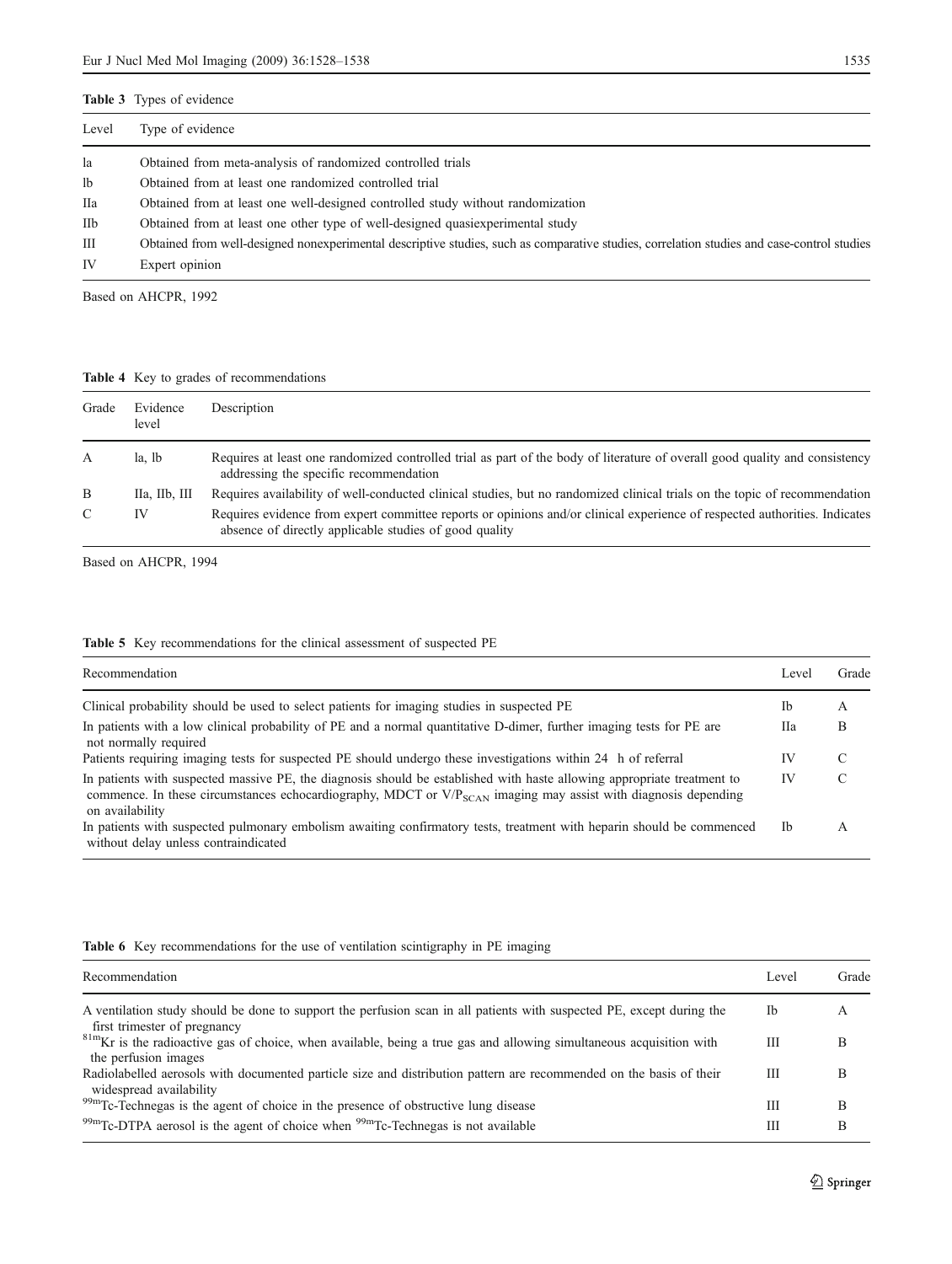<span id="page-8-0"></span>

|  |  | <b>Table 7</b> Key recommendations for the investigation of regional pulmonary perfusion in PE diagnosis |  |  |  |  |  |  |
|--|--|----------------------------------------------------------------------------------------------------------|--|--|--|--|--|--|
|--|--|----------------------------------------------------------------------------------------------------------|--|--|--|--|--|--|

| Recommendation                                                                                                                | Level | Grade |
|-------------------------------------------------------------------------------------------------------------------------------|-------|-------|
| <sup>99m</sup> Tc-MAA is the agent recommended for perfusion scintigraphy                                                     | Па    | В     |
| The minimum number of particles is 60,000, but ideally the number should be about 400,000                                     | Ш     | B     |
| In infants/children and in patients with known pulmonary hypertension the number of particles should be<br>reduced            | Ш     | B     |
| The vial should be gently shaken before injection and blood withdrawal into the syringe before injection should<br>be avoided | IV    |       |
| Injection should be performed under normal tidal breathing in the supine position                                             | IV    |       |

Table 8 Key recommendations for imaging protocols using lung scintigraphy in PE diagnosis

| Recommendation                                                                                                                                                         | Level      | Grade |
|------------------------------------------------------------------------------------------------------------------------------------------------------------------------|------------|-------|
| For PE imaging a 1-day V/P study should be performed, starting with ventilation, followed by perfusion, aiming<br>for an activity ratio of 1:4                         | IIb        |       |
| $V/P_{SPECT}$ is preferred to $V/P_{PLANAR}$ when using $V/P_{SCAN}$ for PE diagnosis                                                                                  | <b>IIb</b> |       |
| When using planar imaging, a minimum of six views is recommended                                                                                                       | IIb        | В     |
| In pregnancy, particularly during the first trimester, a 2-day protocol starting with a perfusion-only scan followed<br>if necessary by a second day ventilation study | IV         |       |

# Table 9 Key recommendations for the interpretation and reporting of V/P scans in PE diagnosis

| Recommendation                                                                                                                                        | Level | Grade |
|-------------------------------------------------------------------------------------------------------------------------------------------------------|-------|-------|
| Probabilistic criteria such as that used in the PIOPED studies are flawed and should not be used for the interpretation<br>of the $V/P_{\text{SCAN}}$ | IV    | C     |
| No PE should be reported if the perfusion scan is normal as defined by the anatomic boundaries of the lungs                                           | Ia    | A     |
| No PE should be reported if perfusion defects are matched or reverse mismatched                                                                       | IIb   | B     |
| No PE should be reported if perfusion defects do not conform to vascular anatomy, i.e. pulmonary, lobar,<br>segmental or subsegmental in pattern      | IIb   | B     |
| PE should be reported if there is at least one segmental or two subsegmental perfusion defects                                                        | IIb   | B     |
| The lung scan report should include mention of all relevant findings particularly when this may have a bearing<br>on further patient management       | Ш     | B     |
| The report of the lung scan with recommendations for further management should be communicated without<br>delay to the referring clinical team        | IV    | C     |
| $V/P_{SPECT}$ is ideally suited for use in the follow-up of PE because small and large emboli can be assessed for<br>regression or progression        | IV    | C     |
| $V/P_{\text{SPECT}}$ is a useful tool for research about the natural course and treatment of PE                                                       | IV    | C     |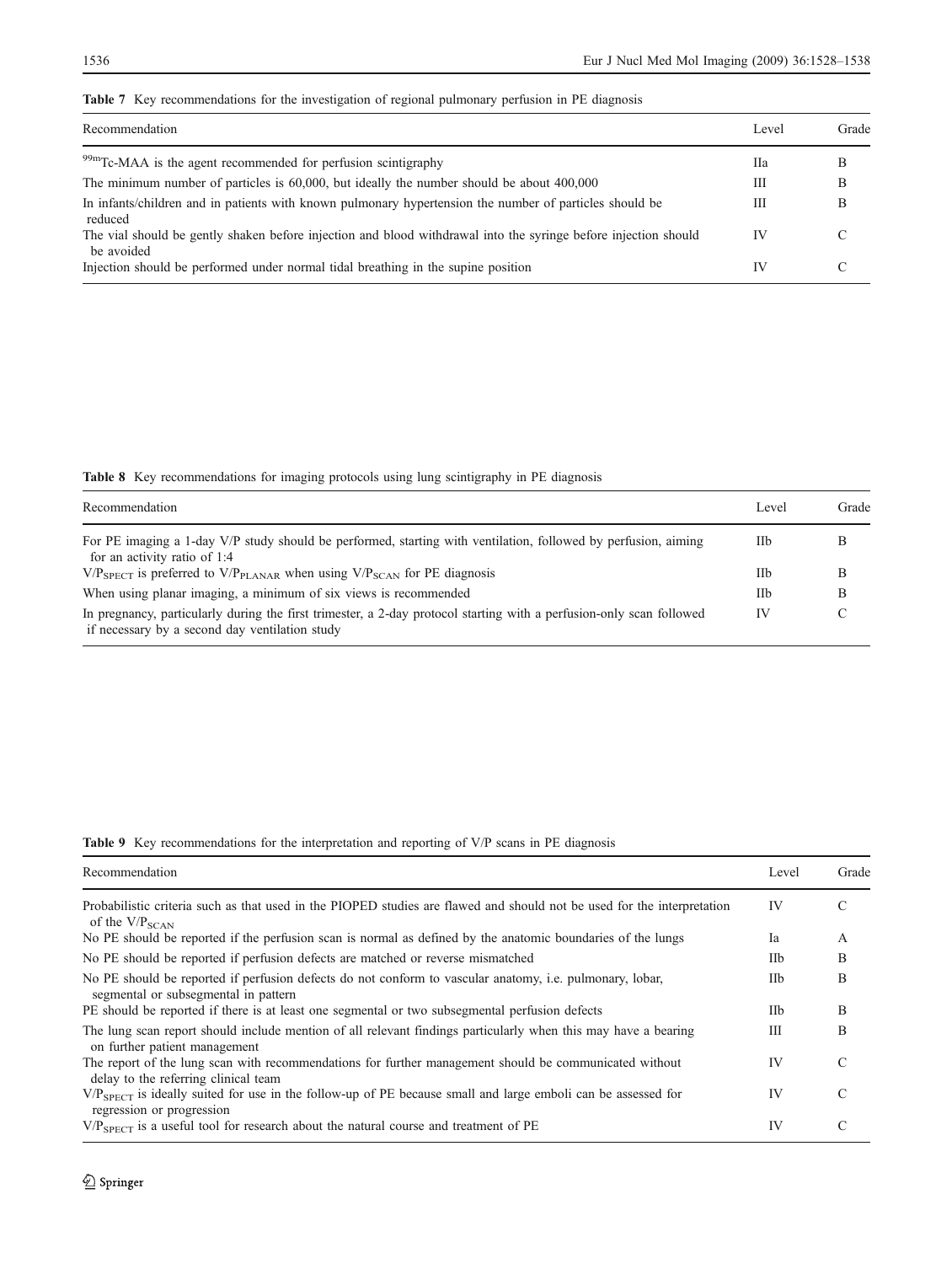# <span id="page-9-0"></span>Key to evidence statements and grades of recommendations

The definition of types of evidence and the grading of recommendations used in the guidelines follow those of the Agency for Healthcare Research and Quality (formerly Agency for Health Care Policy and Research, AHCPR), as set out in Tables [3](#page-7-0) and [4](#page-7-0). The key recommendations highlighted by the Guideline Development Group are set out in Tables [5](#page-7-0) to [9.](#page-8-0)

Acknowledgments We would like to thank the EANM Dosimetry Committee for the contribution and Medan Rehani, chair of the Task Group on Radiation Protection IAEA for sharing his knowledge and for fruitful discussions.

Conflicts of interest None.

## References

- 1. Bajc M, Neilly B, Miniati M, Schuemichen C, Meignan M, Jonson B. EANM guidelines for ventilation/perfusion scintigraphy, Part 1. Pulmonary imaging with ventilation/perfusion single photon emission tomography. Eur J Nucl Med Mol Imaging 2009; 2009. Submitted.
- 2. White RH. The epidemiology of venous thromboembolism. Circulation 2003;107:I4–8. doi:[10.1161/01.CIR.0000078468.](http://dx.doi.org/10.1161/01.CIR.0000078468.11849.66) [11849.66](http://dx.doi.org/10.1161/01.CIR.0000078468.11849.66).
- 3. Westmark N. On the roentgen diagnosis of lung embolism. Acta Radiol 1938;19:358–72.
- 4. Miniati M, Prediletto R, Formichi B, Marini C, Di Ricco G, Tonelli L, et al. Accuracy of clinical assessment in the diagnosis of pulmonary embolism. Am J Respir Crit Care Med 1999;159:864–71.
- 5. Miniati M, Monti S, Bottai M. A structured clinical model for predicting the probability of pulmonary embolism. Am J Med 2003;114:173–9. doi:[10.1016/S0002-9343\(02\) 01478-X.](http://dx.doi.org/10.1016/S0002-9343(02) 01478-X)
- 6. Tapson VF. Acute pulmonary embolism. N Engl J Med 2008;358:1037–52. doi:[10.1056/NEJMra072753.](http://dx.doi.org/10.1056/NEJMra072753)
- 7. The PIOPED Investigators. Value of the ventilation/perfusion scan in acute pulmonary embolism. Results of the prospective investigation of pulmonary embolism diagnosis (PIOPED). JAMA 1990;263:2753–9. doi:[10.1001/jama.263.](http://dx.doi.org/10.1001/jama.263)
- 8. Miniati M, Pistolesi M, Marini C, Di Ricco G, Formichi B, Prediletto R, et al. Value of perfusion lung scan in the diagnosis of pulmonary embolism: results of the Prospective Investigative Study of Acute Pulmonary Embolism Diagnosis (PISA-PED). Am J Respir Crit Care Med 1996;154:1387–93.
- 9. Roy PM, Colombet I, Durieux P, Chatellier G, Sors H, Meyer G. Systematic review and meta-analysis of strategies for the diagnosis of suspected pulmonary embolism. BMJ 2005;331:259. doi[:10.1136/](http://dx.doi.org/10.1136/bmj.331.7511.259) [bmj.331.7511.259.](http://dx.doi.org/10.1136/bmj.331.7511.259)
- 10. Stein PD, Fowler SE, Goodman LR, Gottschalk A, Hales CA, Hull RD, et al. Multidetector computed tomography for acute pulmonary embolism. N Engl J Med 2006;354:2317–27. doi: [10.1056/NEJMoa052367.](http://dx.doi.org/10.1056/NEJMoa052367)
- 11. van Belle A, Buller HR, Huisman MV, Huisman PM, Kaasjager K, Kamphuisen PW, et al. Effectiveness of managing suspected pulmonary embolism using an algorithm combining clinical

probability, D-dimer testing, and computed tomography. JAMA 2006;295:172–9. doi:[10.1001/jama.295.2.172.](http://dx.doi.org/10.1001/jama.295.2.172)

- 12. Labas P, Ohradka B, Vladimir J, Cambal M. The home treatment of deep vein thrombosis with low molecular weight heparin, forced mobilisation and compression. Int Angiol 2000;19:303–7.
- 13. Le Gal G, Righini M, Roy PM, Sanchez O, Aujesky D, Bounameaux H, et al. Prediction of pulmonary embolism in the emergency department: the revised Geneva score. Ann Intern Med 2006;144:165–71.
- 14. Miniati M, Bottai M, Monti S. Comparison of 3 clinical models for predicting the probability of pulmonary embolism. Medicine 2005;84:107–14. doi[:10.1097/01.md.0000158793.32512.37.](http://dx.doi.org/10.1097/01.md.0000158793.32512.37)
- 15. Miniati M, Bottai M, Monti S, Salvadori M, Serasini L, Passera M. Simple and accurate prediction of the clinical probability of pulmonary embolism. Am J Respir Crit Care Med 2008;178:290– 4. doi:[10.1164/rccm.200802-207OC.](http://dx.doi.org/10.1164/rccm.200802-207OC)
- 16. Miniati M, Monti S, Bauleo C, Scoscia E, Tonelli L, Dainelli A, et al. A diagnostic strategy for pulmonary embolism based on standardised pretest probability and perfusion lung scanning: a management study. Eur J Nucl Med Mol Imaging 2003;30:1450– 6. doi:[10.1007/s00259-003-1253-7](http://dx.doi.org/10.1007/s00259-003-1253-7).
- 17. Wells PS, Anderson DR, Rodger M, Ginsberg JS, Kearon C, Gent M, et al. Derivation of a simple clinical model to categorize patients probability of pulmonary embolism: increasing the models utility with the SimpliRED D-dimer. Thromb Haemost 2000;83:416–20.
- 18. Wicki J, Perneger TV, Junod AF, Bounameaux H, Perrier A. Assessing clinical probability of pulmonary embolism in the emergency ward: a simple score. Arch Intern Med 2001;161:92–7. doi:[10.1001/archinte.161.1.92](http://dx.doi.org/10.1001/archinte.161.1.92).
- 19. Wells PS, Anderson DR, Rodger M, Stiell I, Dreyer JF, Barnes D, et al. Excluding pulmonary embolism at the bedside without diagnostic imaging: management of patients with suspected pulmonary embolism presenting to the emergency department by using a simple clinical model and d-dimer. Ann Intern Med 2001;135:98–107.
- 20. Stein PD, Hull RD, Patel KC, Olson RE, Ghali WA, Brant R, et al. D-dimer for the exclusion of acute venous thrombosis and pulmonary embolism: a systematic review. Ann Intern Med 2004;140:589–602.
- 21. Tick LW, Nijkeuter M, Kramer MH, Hovens MM, Buller HR, Leebeek FW, et al. High D-dimer levels increase the likelihood of pulmonary embolism. J Intern Med 2008;264:195–200. doi: [10.1111/j.1365-2796.2008.01972.x](http://dx.doi.org/10.1111/j.1365-2796.2008.01972.x).
- 22. Goldin Y, Berliner S, Rogowski O, Paslowski O, Serov J, Halpern P, et al. Correlated expression of D-dimer concentrations with thrombotic burden in acute pulmonary embolism. Blood Coagul Fibrinolysis 2008;19:153–8. doi:[10.1097/MBC.0b013e3282f544db](http://dx.doi.org/10.1097/MBC.0b013e3282f544db).
- 23. Ljungqvist M, Soderberg M, Moritz P, Ahlgren A, Larfars G. Evaluation of Wells score and repeated D-dimer in diagnosing venous thromboembolism. Eur J Intern Med 2008;19:285–8. doi: [10.1016/j.ejim.2007.08.007](http://dx.doi.org/10.1016/j.ejim.2007.08.007).
- 24. Wolf SJ, McCubbin TR, Nordenholz KE, Naviaux NW, Haukoos JS. Assessment of the pulmonary embolism rule-out criteria rule for evaluation of suspected pulmonary embolism in the emergency department. Am J Emerg Med 2008;26:181–5. doi:[10.1016/j.](http://dx.doi.org/10.1016/j.ajem.2007.04.026) [ajem.2007.04.026](http://dx.doi.org/10.1016/j.ajem.2007.04.026).
- 25. Goldhaber SZ, Elliott CG. Acute pulmonary embolism: part I: epidemiology, pathophysiology, and diagnosis. Circulation 2003;108:2726–9. doi[:10.1161/01.CIR.0000097829.89204.0C](http://dx.doi.org/10.1161/01.CIR.0000097829.89204.0C).
- 26. Goldhaber SZ, Haire WD, Feldstein ML, Miller M, Toltzis R, Smith JL, et al. Alteplase versus heparin in acute pulmonary embolism: randomised trial assessing right-ventricular function and pulmonary perfusion. Lancet 1993;341:507–11. doi[:10.1016/](http://dx.doi.org/10.1016/0140-6736(93) 90274-K) [0140-6736\(93\) 90274-K](http://dx.doi.org/10.1016/0140-6736(93) 90274-K).